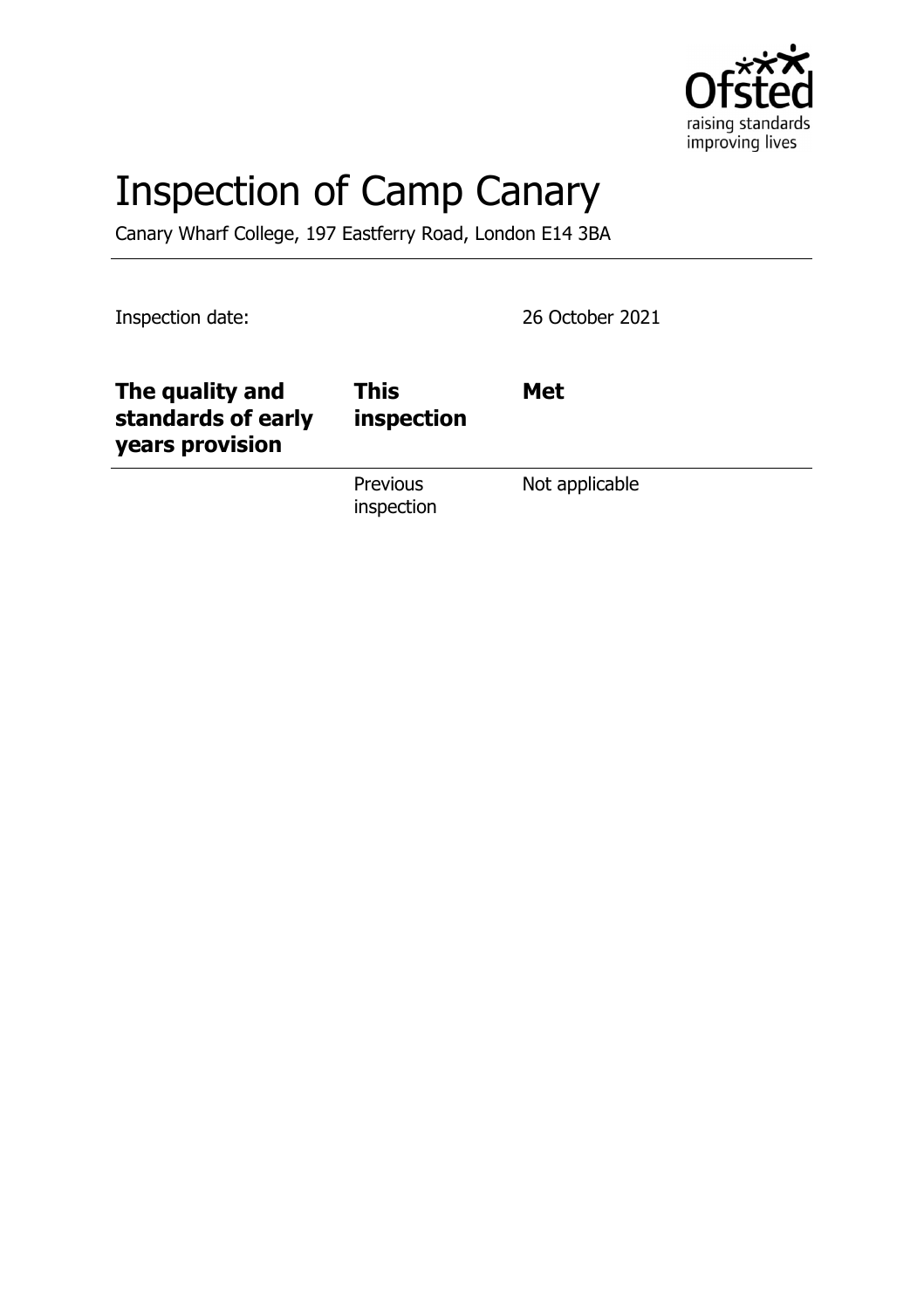

# **What is it like to attend this early years setting?**

#### **This provision meets requirements**

Children are visibly happy, and enjoy their time at the holiday club. They are welcomed by the approachable and friendly staff, who are attentive to their needs. Early years children settle extremely well from the outset. They play calmly, make friends with others, and are confident to express themselves. Children show they feel safe and secure.

Children are engrossed in exciting and enjoyable activities. They are able to choose what they wish to join in with, and their participation rates are high. They excitedly join in with different activities, such as slime making, where they show high levels of curiosity and concentration. Children use their fine-motor skills to shape the slime, and are imaginative as they explain what they have made. Staff have high expectations of children's behaviour. They give children clear reminders about the rules to follow, and this helps children to know how to behave. Children listen to adults, and willingly follow instructions, such as to put away the resources during tidy-up time. Children are keen to work as a team, and help.

## **What does the early years setting do well and what does it need to do better?**

- Staff support children's emotional well-being effectively. Settling-in procedures are managed well to help children feel secure in their new environment. For instance, early years children have an induction day when they first start at the club, so that parents are able to join their child and offer support to them, if needed. Staff form a warm rapport with children, and are responsive and caring. They support children when needed, throughout the day, to ensure their needs are met.
- Children's physical health and well-being are supported well. They eat healthy snacks, such as fruit, and have opportunities to be active in the outdoor play area. Children enjoy using the climbing equipment and have many opportunities to build on the physical skills they are developing at school.
- Staff support children to follow good hygiene practices. Children wash their hands regularly, and learn when they need to do this, for example after playing outside or after using the toilet.
- $\blacksquare$  Children are responsible. Staff support their independence by giving them the opportunity to do things for themselves, such as hanging up their coats. Children have good levels of self-esteem and are confident to make decisions for themselves, such as what colour slime they want to make.
- $\blacksquare$  Leaders implement good monitoring systems to help to recognise any weaknesses in staff's practice, and to then address these. Staff have professional development opportunities to help them to develop their skills and knowledge. For instance, staff have recently attended training to learn more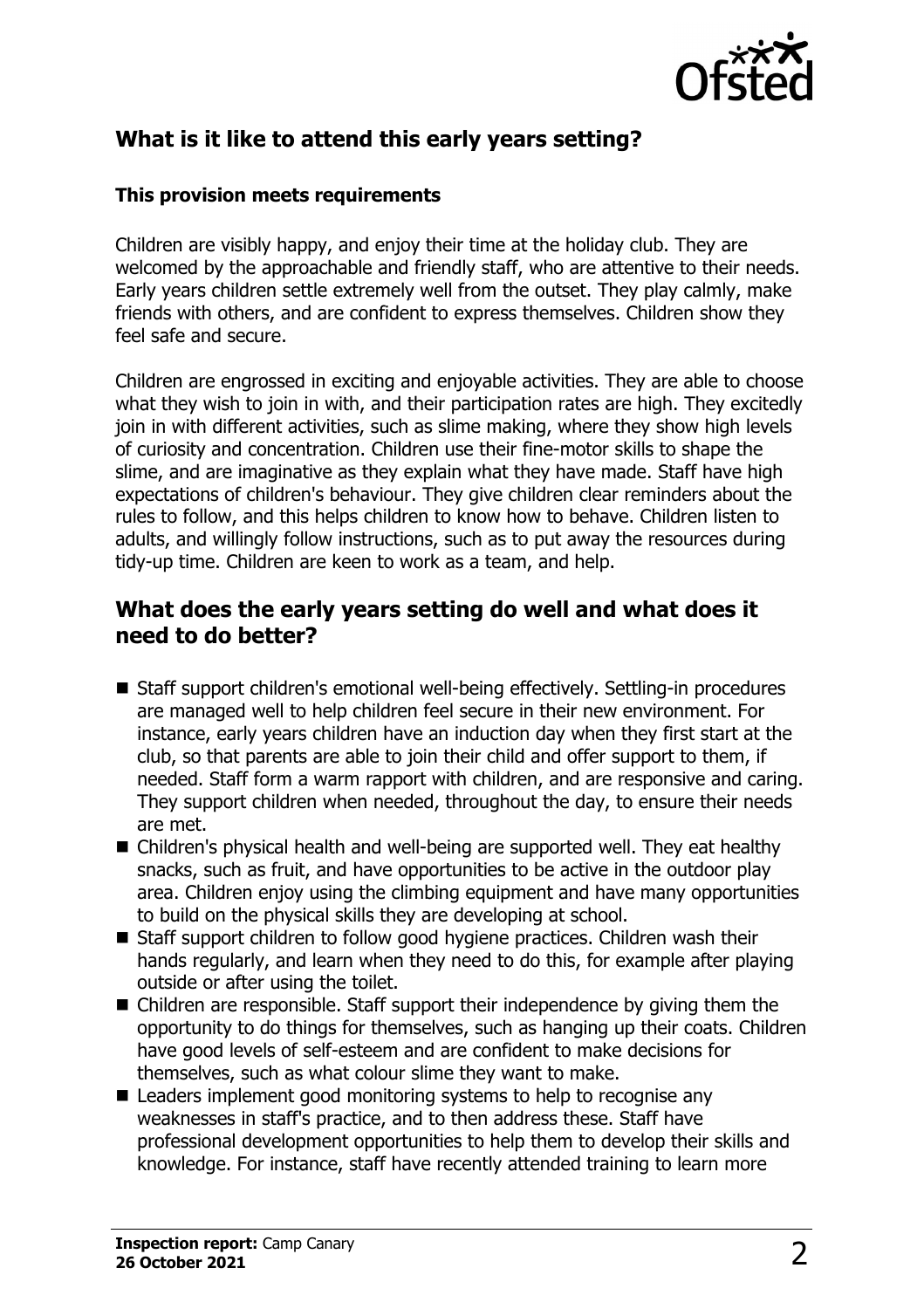

about supporting children with special educational needs and/or disabilities (SEND).

- $\blacksquare$  Parents speak positively about the club. Leaders gather useful information about children from parents, using their online booking system. They find out about each child's individual care needs, such as if they have any allergies or if they require any additional support. This ensures children are well cared for at the club.
- Leaders and staff plan activities to include all children. They adapt activities well and cater for children's individual needs. Staff support children with SEND effectively. For instance, they use visual aids to help children who may have delays in their communication and language skill to help them to express themselves. However, leaders do not routinely provide opportunities for children to learn more about diversity. Hence, children do not know or understand about their own and other people's uniqueness.

# **Safeguarding**

The arrangements for safeguarding are effective.

Leaders and staff understand their safeguarding duties. They recognise the signs that may indicate a child is at risk of harm, and they know who to report their concerns to, to help keep children safe. Leaders understand a range of wider safeguarding issues, including their responsibilities in relation to the 'Prevent' duty, and helping to protect children from radicalisation. The premises are safe and secure. Staff follow safety procedures well, such as regularly assessing risks in all areas that children use to identify and remove any hazards. Staff successfully teach children how to keep safe, such as while playing outside.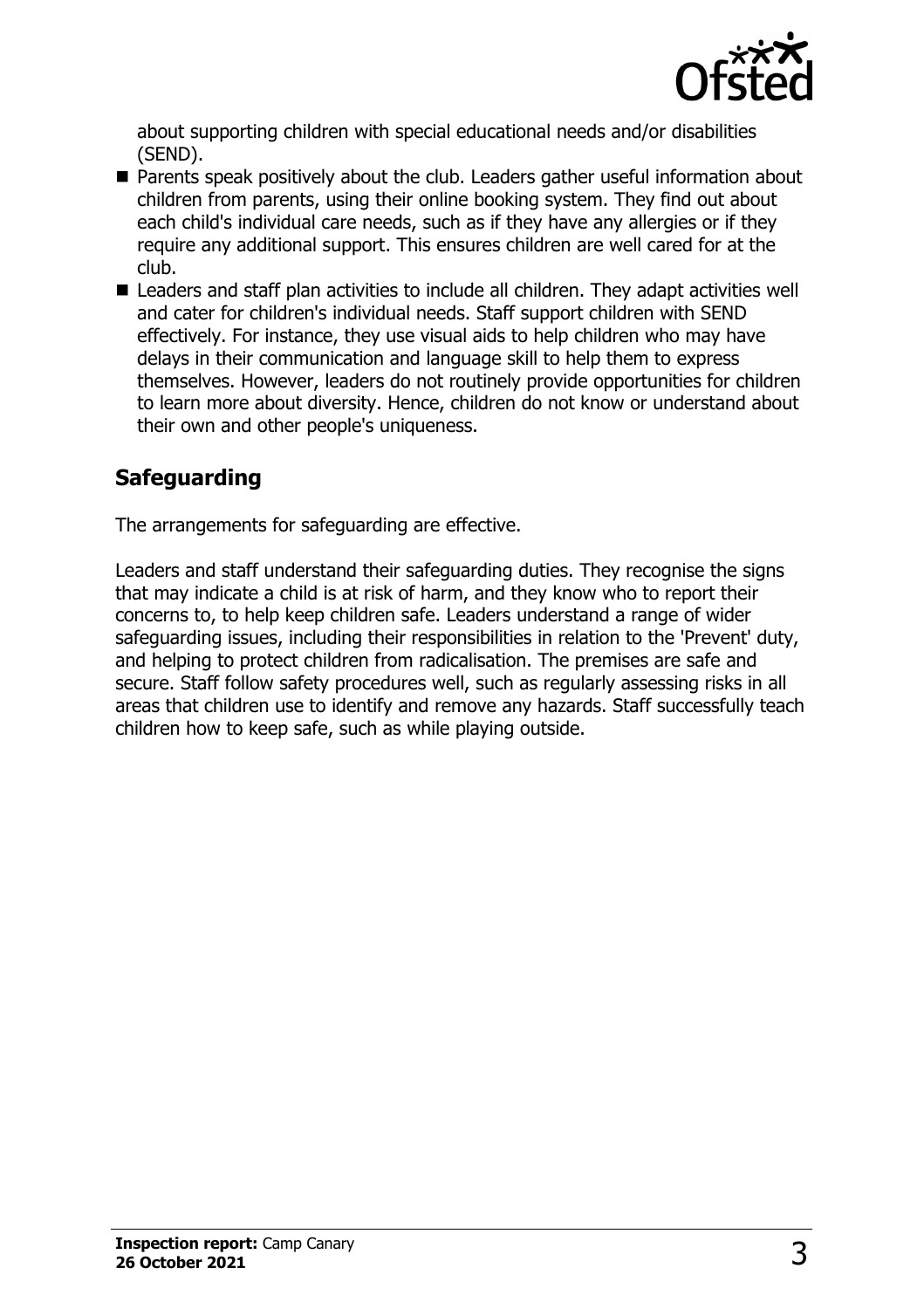

| <b>Setting details</b>                         |                                                                                      |
|------------------------------------------------|--------------------------------------------------------------------------------------|
| Unique reference number                        | 2519729                                                                              |
| <b>Local authority</b>                         | <b>Tower Hamlets</b>                                                                 |
| <b>Inspection number</b>                       | 10212614                                                                             |
| <b>Type of provision</b>                       | Childcare on non-domestic premises                                                   |
| <b>Registers</b>                               | Early Years Register, Compulsory Childcare<br>Register, Voluntary Childcare Register |
| Day care type                                  | Out-of-school day care                                                               |
| Age range of children at time of<br>inspection | 4 to 11                                                                              |
| <b>Total number of places</b>                  | 60                                                                                   |
| Number of children on roll                     | 66                                                                                   |
| Name of registered person                      | Camp Canary Limited                                                                  |
| Registered person unique<br>reference number   | 2519728                                                                              |
| Telephone number                               | +44 7817788450                                                                       |
| Date of previous inspection                    | Not applicable                                                                       |

## **Information about this early years setting**

Canary Camp registered in 2019. It operates from Canary Wharf College, in the London Borough of Tower Hamlets. The holiday club opens Monday to Friday, from 9am until 5pm, during the school holidays.

## **Information about this inspection**

### **Inspector**

Anneka Mundy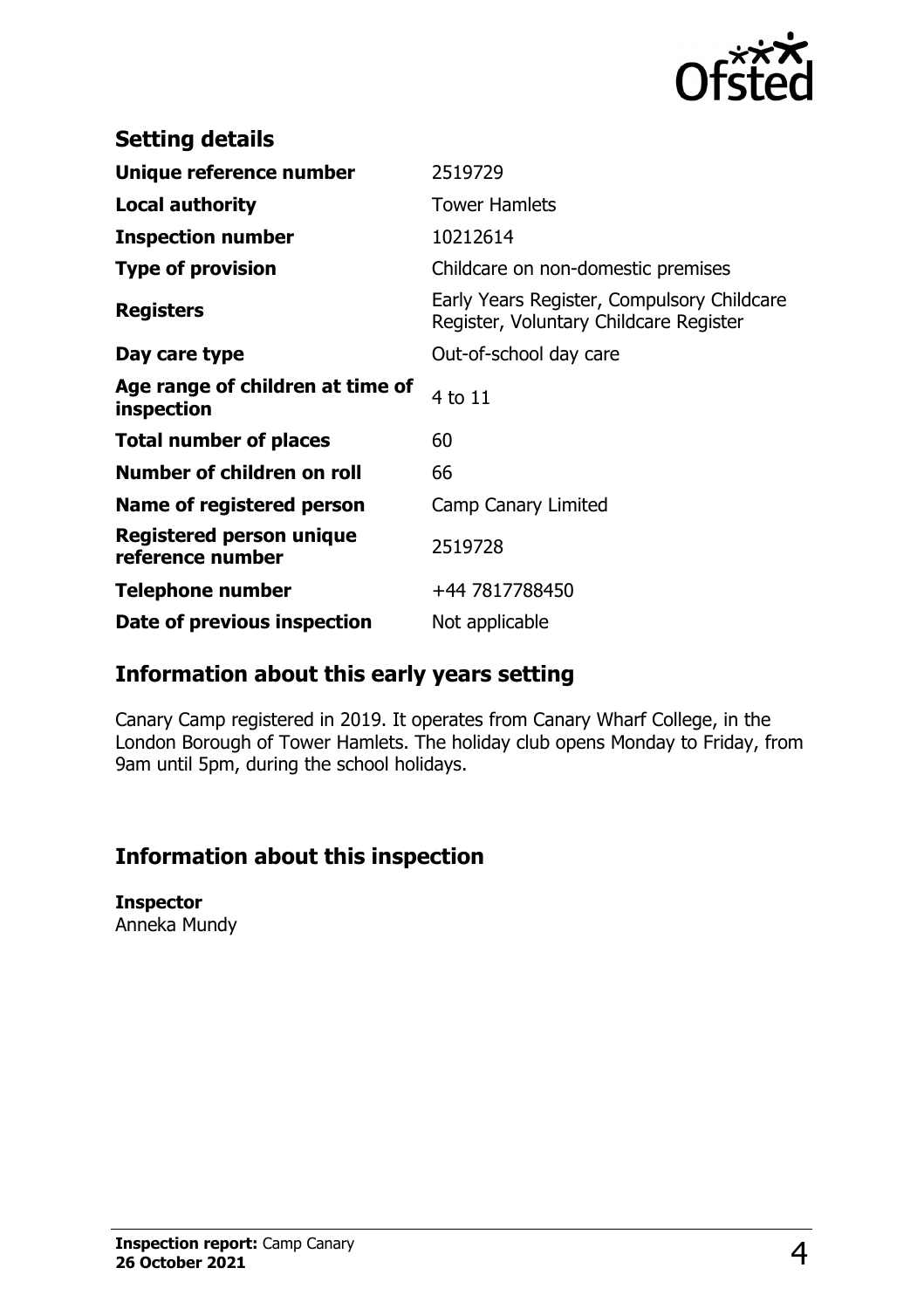

#### **Inspection activities**

- $\blacksquare$  This was the first routine inspection the setting received since the COVID-19 pandemic began. The inspector discussed the impact of the pandemic with the setting and has taken that into account in their evaluation of the setting.
- $\blacksquare$  The manager took the inspector on a tour of the areas used by children.
- $\blacksquare$  The inspector observed the activities planned for children.
- Parents provided feedback on their experience of the holiday club, and the inspector engaged with children at appropriate times during the inspection.
- $\blacksquare$  The inspector looked at documents relating to the suitability of those working with children, including their pediatric first-aid qualifications.

We carried out this inspection under sections 49 and 50 of the Childcare Act 2006 on the quality and standards of provision that is registered on the Early Years Register. The registered person must ensure that this provision complies with the statutory framework for children's learning, development and care, known as the early years foundation stage.

If you are not happy with the inspection or the report, you can [complain to Ofsted](http://www.gov.uk/complain-ofsted-report).